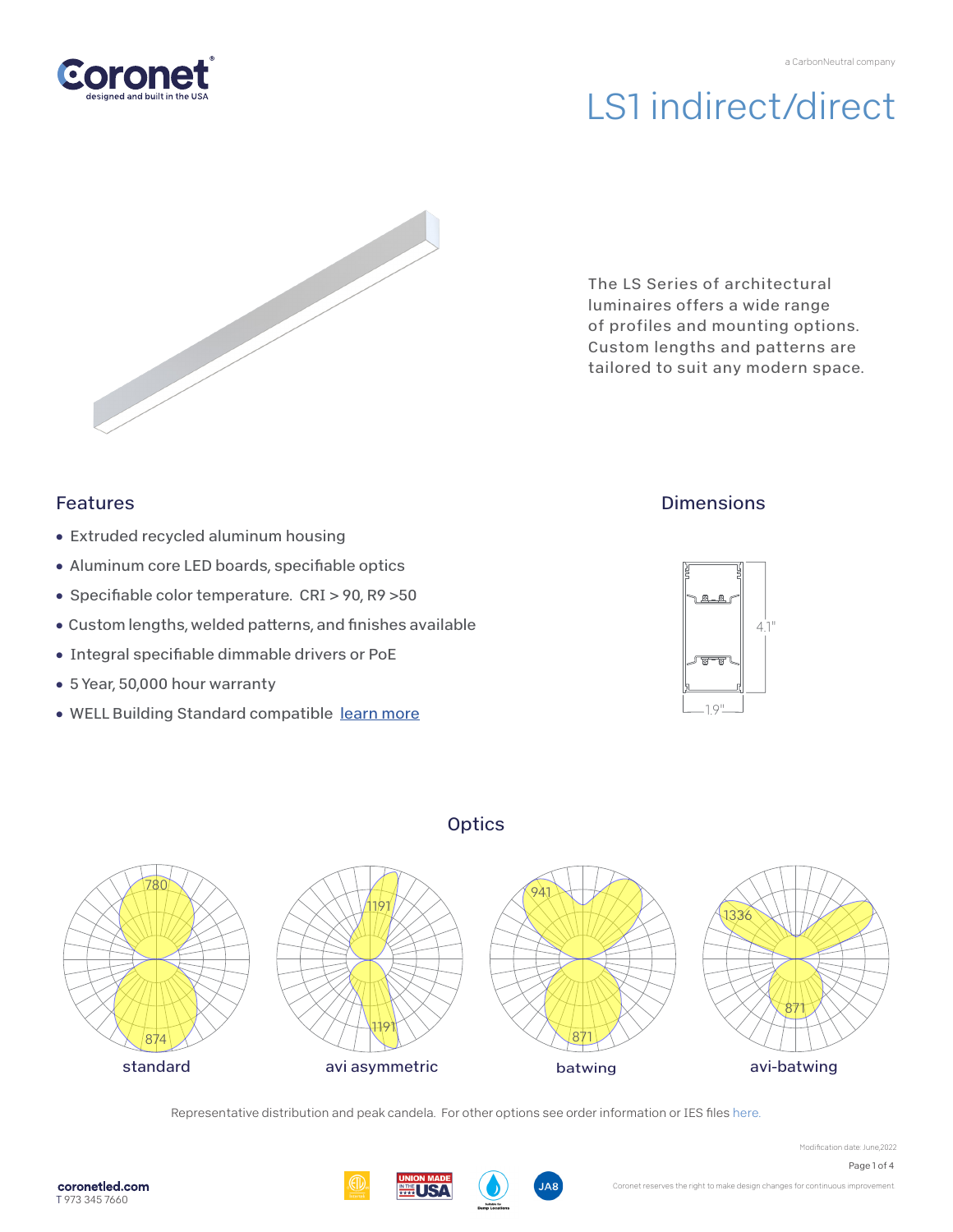

#### Ordering Information



LS1 UPDN - 8 - 35 - MED - MED - UNV - DB - W - AC - FL - FL - CCS - DAYCKT - NA Example:

| <b>Fixture ID</b><br>$\mathbf{1}$                                                                                                                                                                             | $\overline{2}$<br>Lenath                                                                                                                                                                                                                                                                                                                                                                                                                                                                                                                                                                                                                                                                               | 3<br><b>Color Temperature</b>                                                                                                                                                                                                              | Output<br>4 <sub>b</sub><br>4a -                                                                                                                                                                                                                                                              |  |
|---------------------------------------------------------------------------------------------------------------------------------------------------------------------------------------------------------------|--------------------------------------------------------------------------------------------------------------------------------------------------------------------------------------------------------------------------------------------------------------------------------------------------------------------------------------------------------------------------------------------------------------------------------------------------------------------------------------------------------------------------------------------------------------------------------------------------------------------------------------------------------------------------------------------------------|--------------------------------------------------------------------------------------------------------------------------------------------------------------------------------------------------------------------------------------------|-----------------------------------------------------------------------------------------------------------------------------------------------------------------------------------------------------------------------------------------------------------------------------------------------|--|
| <b>LS1 UPDN</b>                                                                                                                                                                                               | $2$ ft<br>$\overline{2}$<br>4<br>4 ft<br>8<br>8 ft<br>$X'$ - $X''$<br>Specify Length<br>Pattern (Consult Factory)<br><b>PAT</b>                                                                                                                                                                                                                                                                                                                                                                                                                                                                                                                                                                        | 27<br>2700K/90 CRI<br>30<br>3000K/90 CRI<br>35<br>3500K/90 CRI<br>40<br>4000K/90 CRI<br>50<br>5000K/90 CRI                                                                                                                                 | 4a - Indirect<br>LOW<br>Low output<br><b>MED</b><br>Medium output<br><b>HIGH</b><br>High output<br><b>CUST</b><br>Custom output <sup>1</sup>                                                                                                                                                  |  |
|                                                                                                                                                                                                               |                                                                                                                                                                                                                                                                                                                                                                                                                                                                                                                                                                                                                                                                                                        | Warm Dim 2200K-3000K<br><b>WD</b><br>TW <sup>2</sup><br>Tunable White 2700K-6500K<br>RGBW30 <sup>3</sup> RGB +white, 3000k<br><b>RGBW35</b> <sup>3</sup> RGB +white, 3500k<br>RGBW40 <sup>3</sup> RGB +white. 4000k                        | 4b - Direct<br>LOW<br>Low output<br><b>MED</b><br>Medium output<br><b>HIGH</b><br>High output<br><b>CUST</b><br>Custom output <sup>1</sup>                                                                                                                                                    |  |
|                                                                                                                                                                                                               | 'Precision lengths may be specified to the nearest 1/8".                                                                                                                                                                                                                                                                                                                                                                                                                                                                                                                                                                                                                                               | Must use WD10 driver.<br><sup>2</sup> Must use TW10 or PSQdriver.<br><sup>3</sup> Must use remote DMX driver. "High" output not available.                                                                                                 | consult factory                                                                                                                                                                                                                                                                               |  |
| $\overline{\mathbf{5}}$<br><b>Voltage</b>                                                                                                                                                                     | <b>Driver</b><br>6                                                                                                                                                                                                                                                                                                                                                                                                                                                                                                                                                                                                                                                                                     | $\overline{7}$<br>Finish                                                                                                                                                                                                                   | 8<br>Mounting                                                                                                                                                                                                                                                                                 |  |
| Universal (120/277V)<br><b>UNV</b><br>347V<br>347V<br><sup>I</sup> Must use DB Driver                                                                                                                         | DB<br>Standard 0-10V1%<br><b>DB.1%</b><br>0-10V 0.1%<br>ELV <sup>2</sup><br>Reverse Phase 1% (120V only)<br>TRI <sup>2</sup><br>Forward phase (120V only)<br>Lutron Digital EcoSystem<br>LDE1<br>BAL<br>JA8 compliant 1% dimming<br><b>DALI</b><br><b>DALI-2 Driver</b><br>Power over ethernet.<br>PoE<br>2 ch. 0-10V for tunable white.<br><b>TW10</b><br><b>WD10</b><br>0-10V Warm Dim<br>Lutron T-Series 2-channel 1%<br><b>PSO</b><br>for tunable white<br><b>DMX512</b><br>DMX <sup>1</sup><br><sup>1</sup> Set to default address 001. RDM capable. Contact us for other<br>addressing needs. All DMX drivers provided in remote enclosuers.<br><sup>2</sup> For compatible dimmers, click here. | W<br>White<br><b>BLK</b><br>Black<br>CC <sup>1</sup><br>Custom Color<br>CWF<br>Custom Wood Finish<br>'Custom Color. See finish options here<br>White SJ cord and canopy provided; for other requests, see<br>section 12 to specify         | AC<br>Aircraft Cable (50")<br>AC3.5<br>$3.5''$ canopy + jbox adaptor <sup>1</sup><br>Wall Mount<br><b>WM</b><br>PS-X<br>Pendant Stem<br>(12'', 18'', 24'', 36'', 48'')<br>'Adaptor must be mudded-in<br>White stems and canopy provided unless otherwise specified in<br>options (section 12) |  |
| <b>Optics</b><br>9a<br>9 <sub>b</sub>                                                                                                                                                                         | <b>Sensors/Controls</b><br>10                                                                                                                                                                                                                                                                                                                                                                                                                                                                                                                                                                                                                                                                          | <b>Circuit</b><br>11                                                                                                                                                                                                                       | <b>Options</b><br>12                                                                                                                                                                                                                                                                          |  |
| 9a - Indirect<br>Flat Diffuser<br>FL.<br>70° Batwing<br><b>BW</b><br><b>AVI-BAT</b> 120° Batwing<br><b>AVI ASY</b> Asymmetric Optic<br>9b - Direct<br>Flat Diffuser<br>FL.<br><b>AVI ASY</b> Asymmetric optic | <b>NA</b><br>None<br><b>EIS</b><br>Enlighted sensor<br><b>WISM</b><br>Wattstopper occupancy<br>sensor<br>WISD<br>Wattstopper daylight<br>sensor<br><b>ACM</b><br>Acuity nLight module only<br>Acuity nLight sensor<br><b>ACS</b><br>Casambi module<br><b>CCS</b>                                                                                                                                                                                                                                                                                                                                                                                                                                       | <b>NA</b><br>None<br>DC <sup>1</sup><br>Dual Circuit (separate<br>indirect/direct control)<br>Emergency pack<br><b>EM120V</b><br><b>EM277V</b><br>Emergency pack<br><b>EMCKT</b><br>Emergency circuit<br>Daylight circuit<br><b>DAYCKT</b> | <b>NA</b><br>None<br>CAN-X <sup>1</sup><br>$Canopy + color$<br>$SI-X^2$<br>SJ Cord + color<br>"White SJ cord and canopy provided; use above nomenclature for                                                                                                                                  |  |
|                                                                                                                                                                                                               | Consult factory for other options                                                                                                                                                                                                                                                                                                                                                                                                                                                                                                                                                                                                                                                                      | 'May require additional power feeds. Consult factory                                                                                                                                                                                       | other requests.<br><sup>2</sup> See finish options here.                                                                                                                                                                                                                                      |  |

#### **Performance**

|                     | indirect |                    | direct |                    |
|---------------------|----------|--------------------|--------|--------------------|
| Output <sup>1</sup> |          | Watts/ft Lumens/ft |        | Watts/ft Lumens/ft |
| Low                 | 5        | 448                | 5      | 394                |
| Medium              |          | 586                |        | 517                |
| High                | 10       | 808                | 10     | 728                |

Based on a typically configured 90 CRI, 3500K luminaire using one driver.

Custom outputs available. Please consult factory. For 4000K multiply by 1.05; for 3000K 0.96; for 2700K, 0.92.

Technical Information



clic[k here o](https://coronetled.com/warranty-technical-info/)r scan QR code

Wiring diagrams, PoE and sensor details

Modification date: June.2022





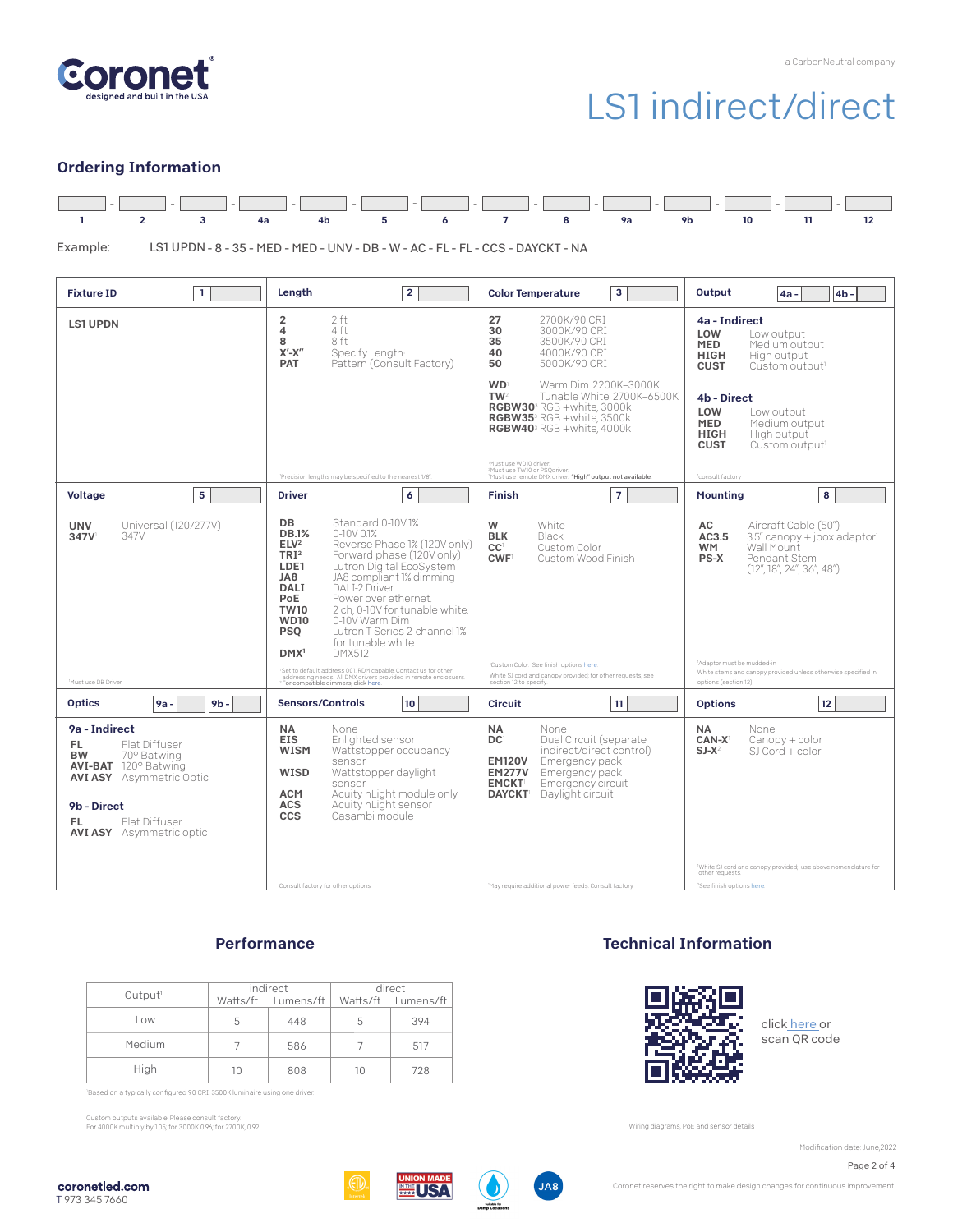

Housings are extruded premium, recycled aluminum. Individual fixtures are available up to 12' long and

lengths are supplied within 1/8" tolerance.

specified luminaires are not field joinable.

transmission, and no LED imaging.

**Construction** 

Joined Runs

**Optics** 

may be specified as nominal or precision lengths. Precision

Runs of any length may be specified and are comprised of multiple, factory-engineered, joined sections. Individually

> Representative joinery. For product specific details see installation guides or submittal drawings.

Extruded satin acrylic lenses provide excellent diffusion, high

#### Drivers & Electrical

Integral drivers\* with 0-10V Dimming standard. Several other driver options available; see ordering information. \*DMX drivers are provided in remote enclosures.

#### Sensors & Controls

Sensors are installed on an aluminum plate adjacent to the luminaire lens<sup>1</sup>. Coronet remains agnostic in our approach to sensors and control systems; our fixtures are compatible with most systems offered.

1Not applicable to indirect only models. Consult factory.

#### Emergency Back-Up

For fixtures three-feet or longer, a 4W integral emergency driver may be wired to 4ft sections. 7W, 10W, and 12W drivers are also available (not all integral; consult factory). Emergency circuits for use with building generators are also available.

#### PoE (Power over Ethernet)

Compatible with virtually all PoE systems including Molex Coresync, Igor, Smartengine, Platformatics, and NuLED SPICEbox. Consult Factory for systems not listed, See here for more info.

#### Finishes

All luminaires are finished in high quality polyester powder coating. Our standard color is white. Any RAL color may be specified.

#### Weight

3 lbs per foot

#### **Patterns**

Featuring illuminated welded corners and angles. Consult factory for custom designs and elevations.